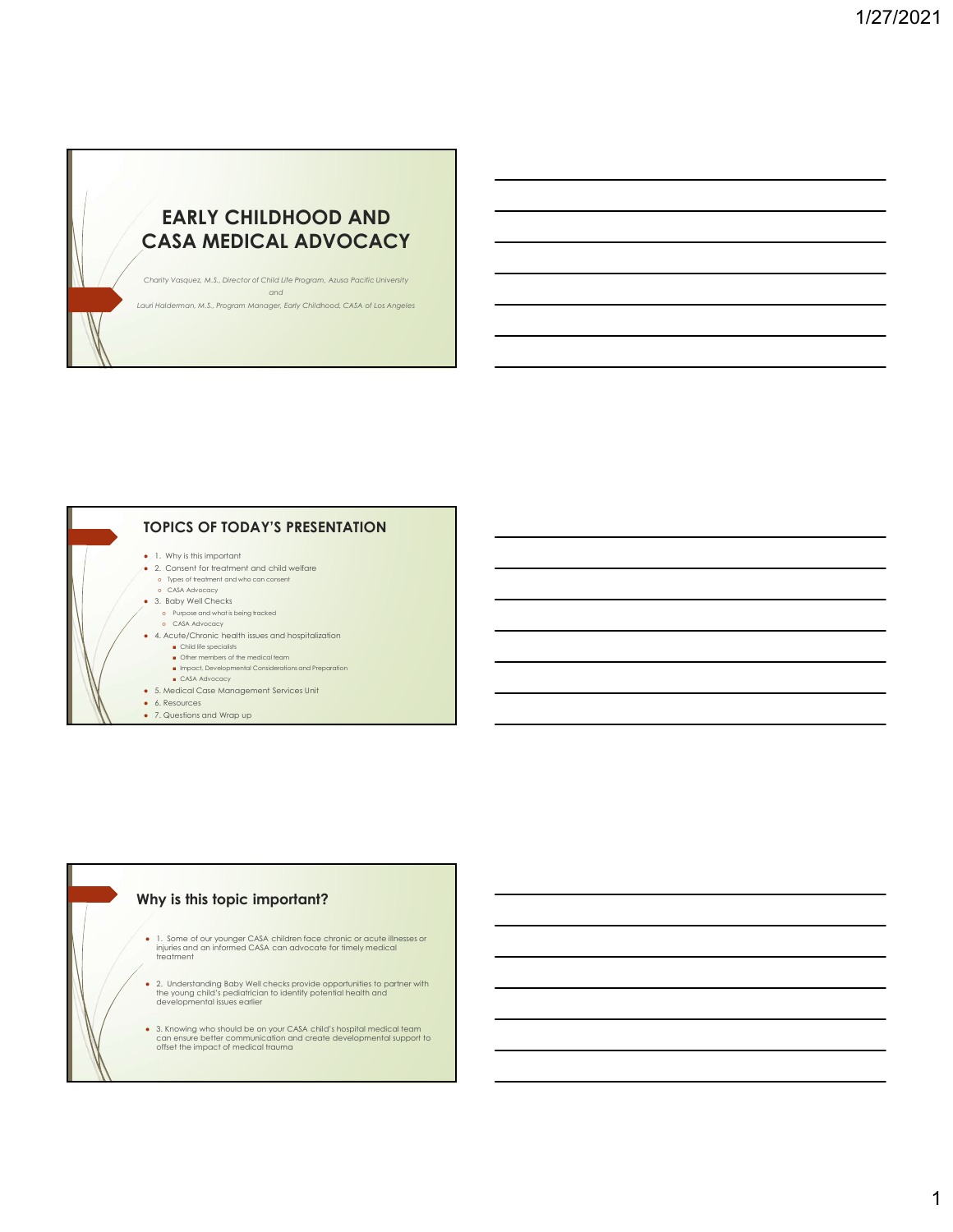

#### Medical Consent Continued

- The consent process:
- For one-emergency medical teteration and parent is unavailable or<br>poposed, CSW is to submit papework (including documentation from<br>physician about the requested teadment/procedure) to DCFS staff at<br>the Court. The designa
- JO consents to treatment, requests more information, schedules a hearing on the matter or denies the request.

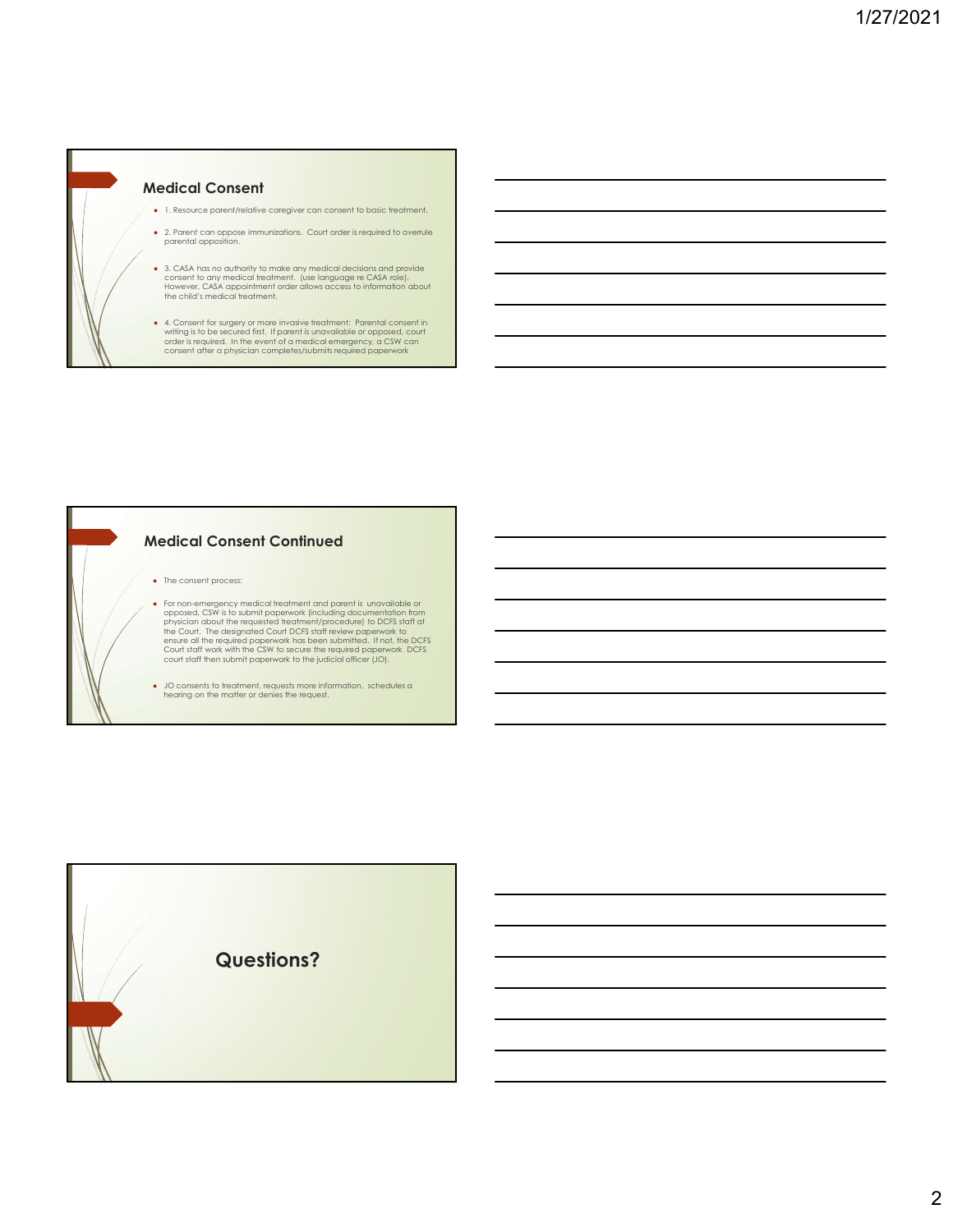



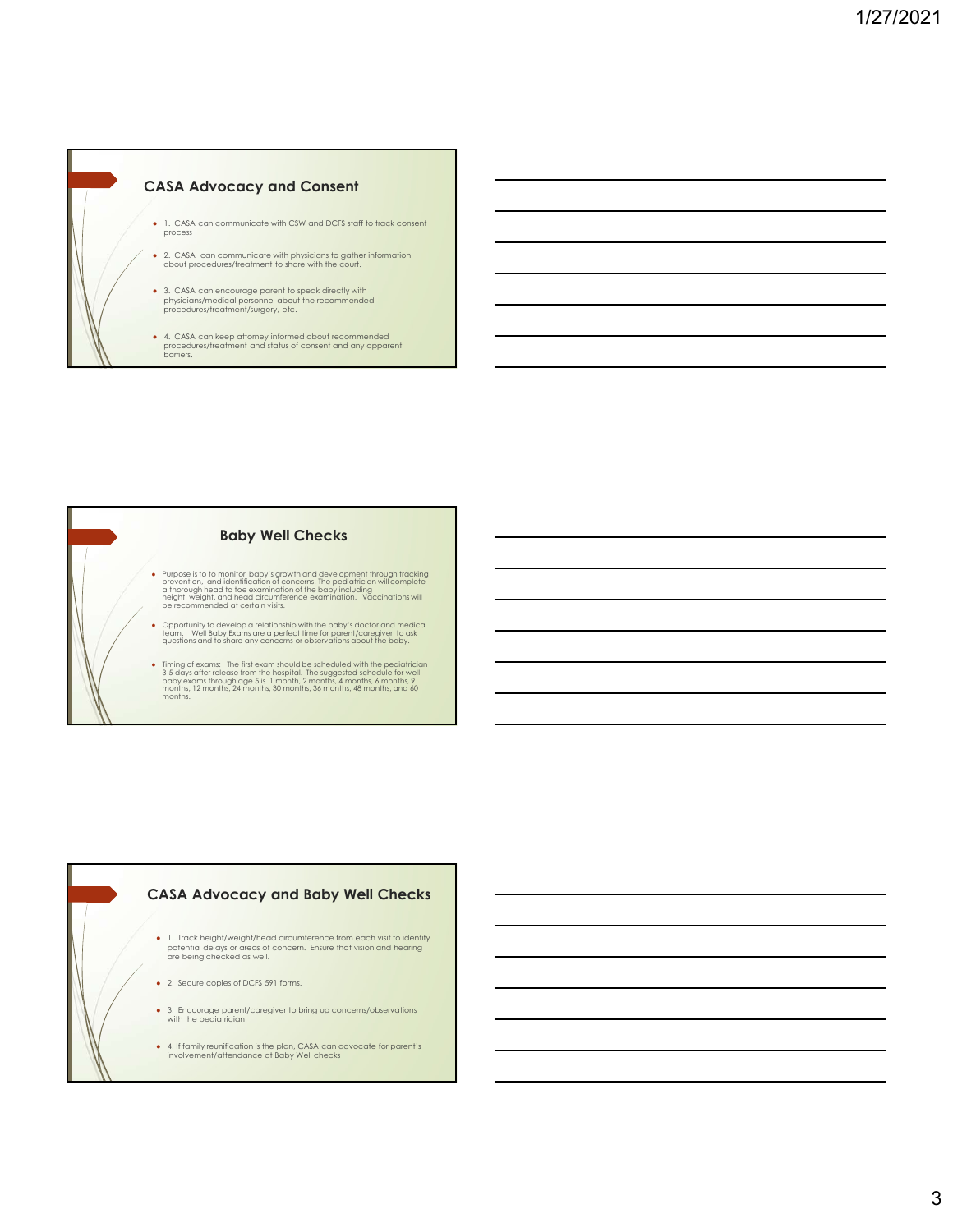



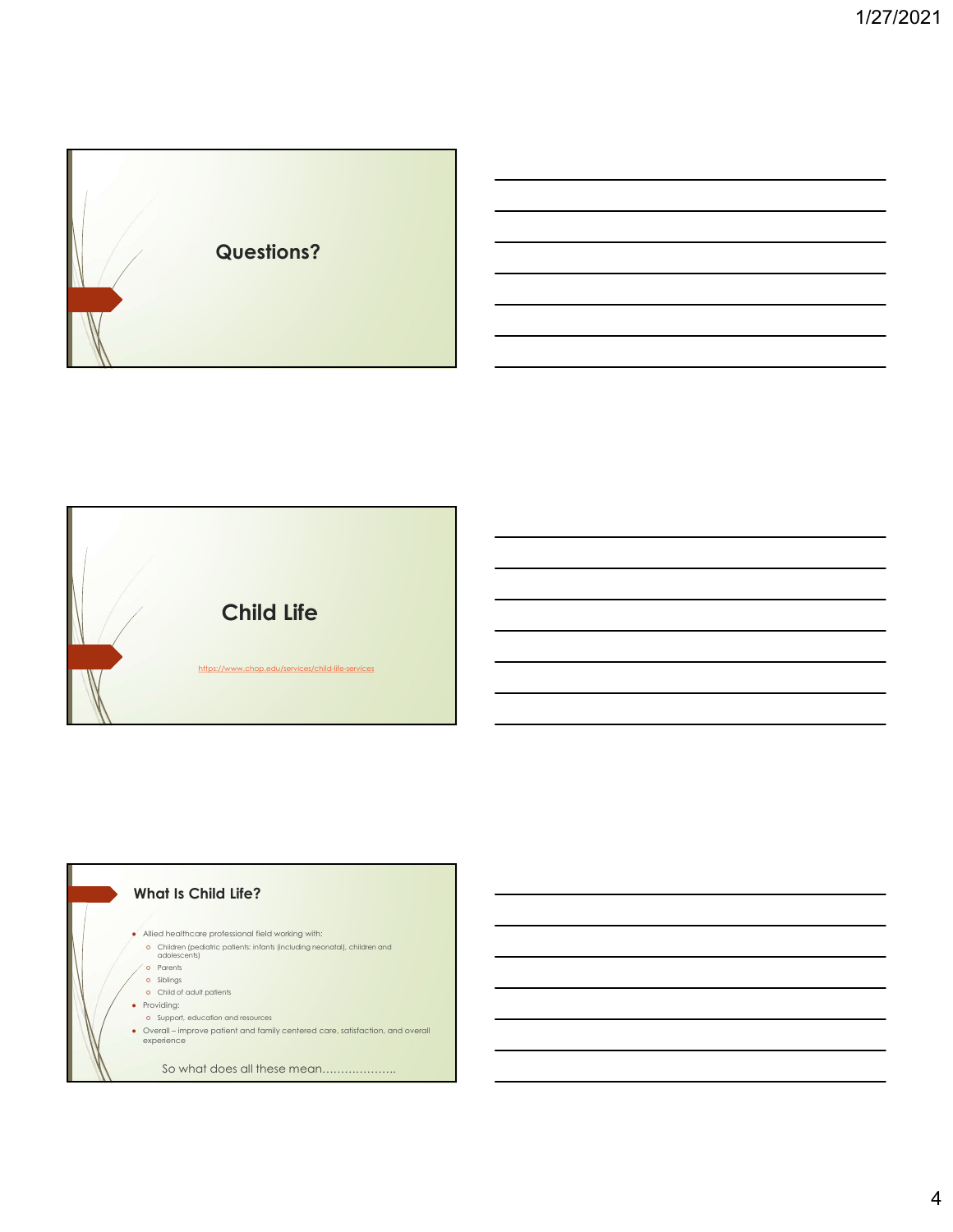### What does Child Life specialists do?

Address psychosocial, emotional and developmental needs of hospitalized infants, children<br>and adolescents and their families

- Support children and families in times of stress, including medical stressors & challenges
- 
- 
- 





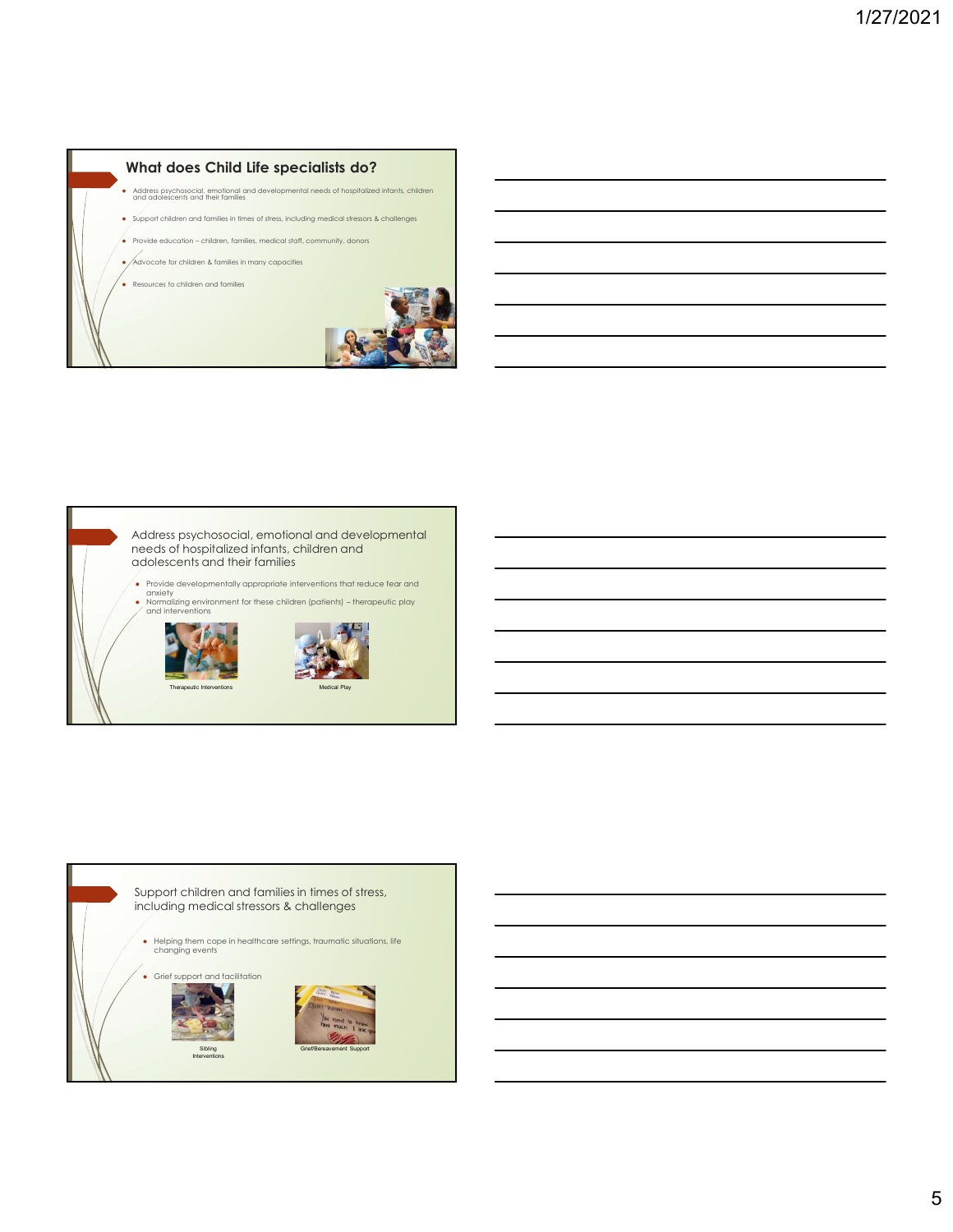Provide education – children, families, medical staff,<br>community, donors<br>children, represidion about hospital, procedures, surgeries,<br>diagnosis<br>families, child (splietin) environment and alognosis, child development and<br>be community, donors

- 
- Children; preparation and education about hospital, procedures, surgeries,<br>diagnosis<br>• Families: child's (patient) environment and diagnosis, child development and<br>• Medical staff: child life and children<br>• Dónors: child
- 
- 





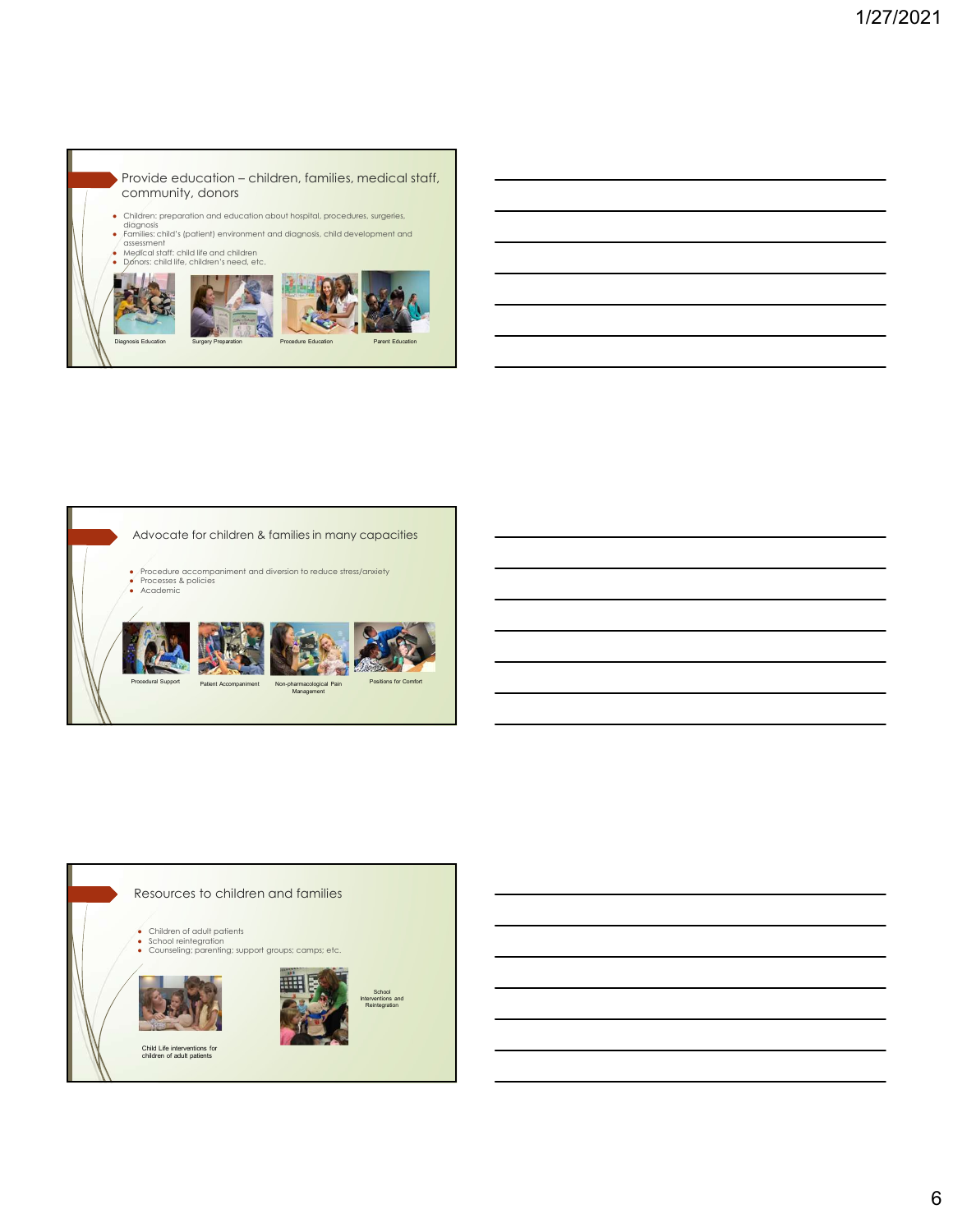

#### Characteristics of Children Hospitalized

- Basic statistics<br>
 consistentions (injuries) are the second most common overall<br>
 Digestive conditions (injuries) are the second most common overall<br>
 ceason for pediations criminals ranked third<br>
 Menvous system con
- 
- 
- 
- 
- o Asthma & pneumonia are top 10 reasons <br>○ LOS varies by diagnosis associated with LOS: <br>○ Common diagnosis associated with LOS:



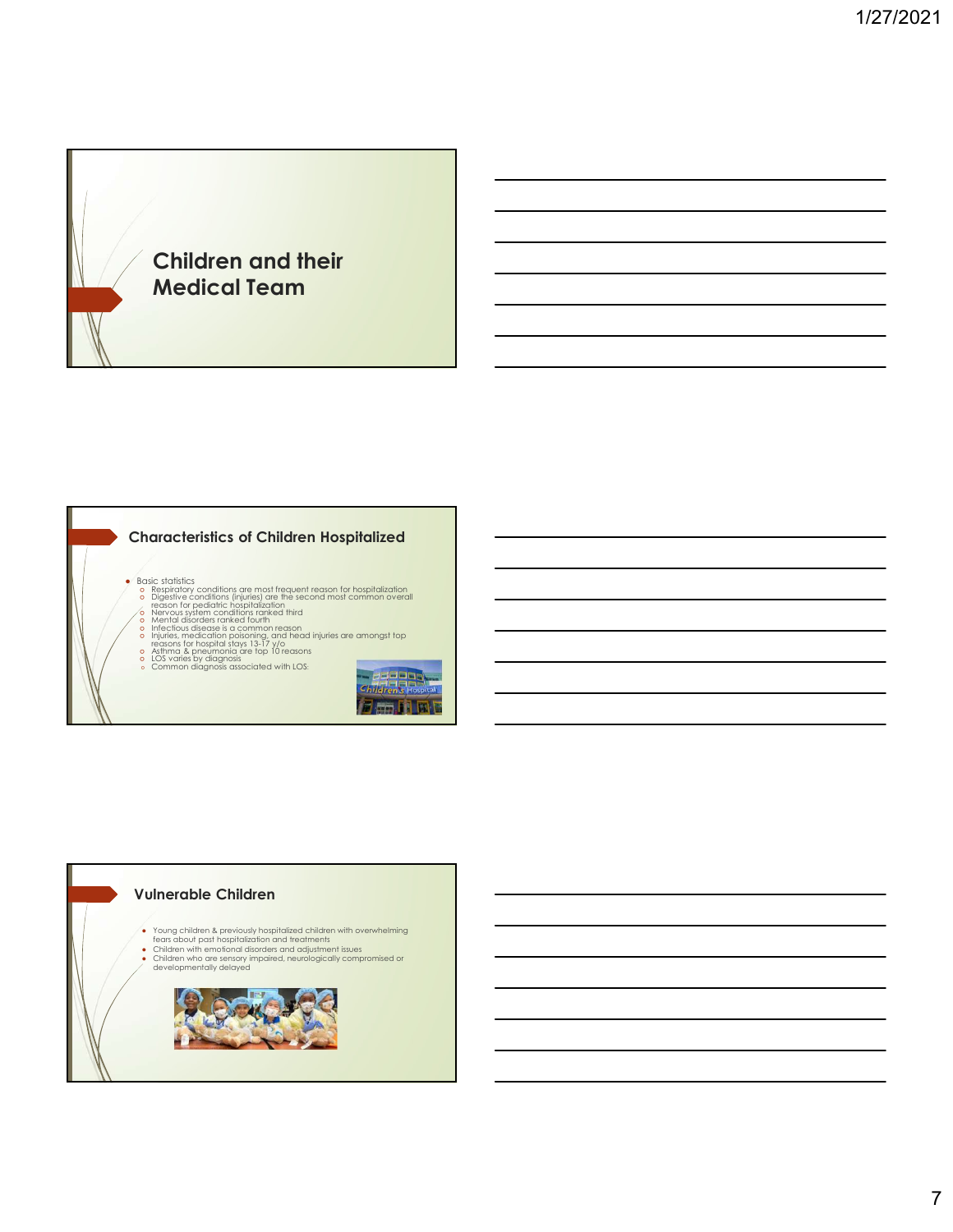



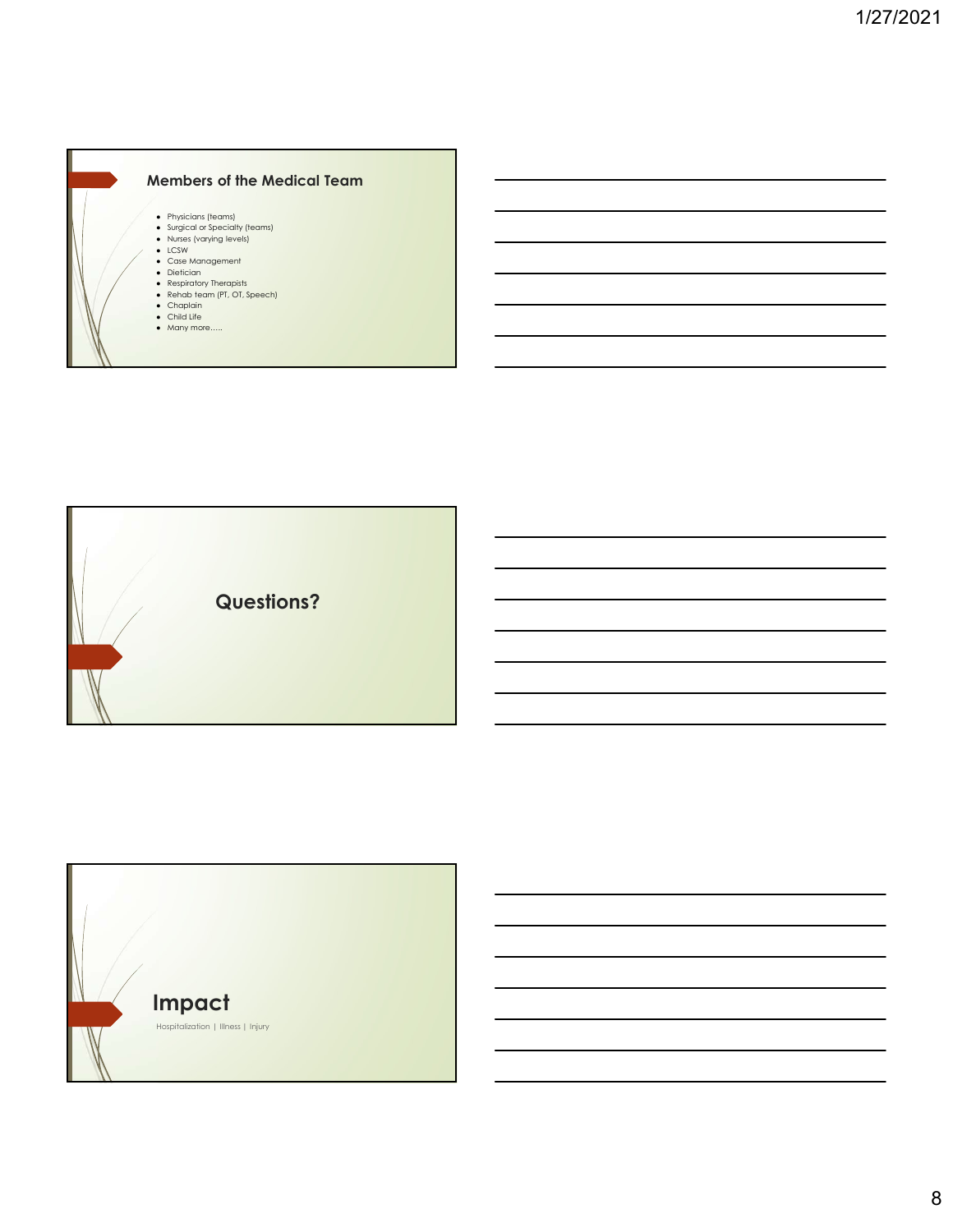#### Let's think about this.....

- 
- 
- 
- Reflect or think about a time when you or your child/family member<br>• places whether if it was inpatient or outpatient procedure<br>• What were the memories?<br>• Did you/they feel that those experiences affected you/them in an
- 
- Were views based on age, gender, type of experience, amount of support<br>system involvement, preparation?<br>● How do you respond to visits to the doctors or hospitals now? Illness?
- 





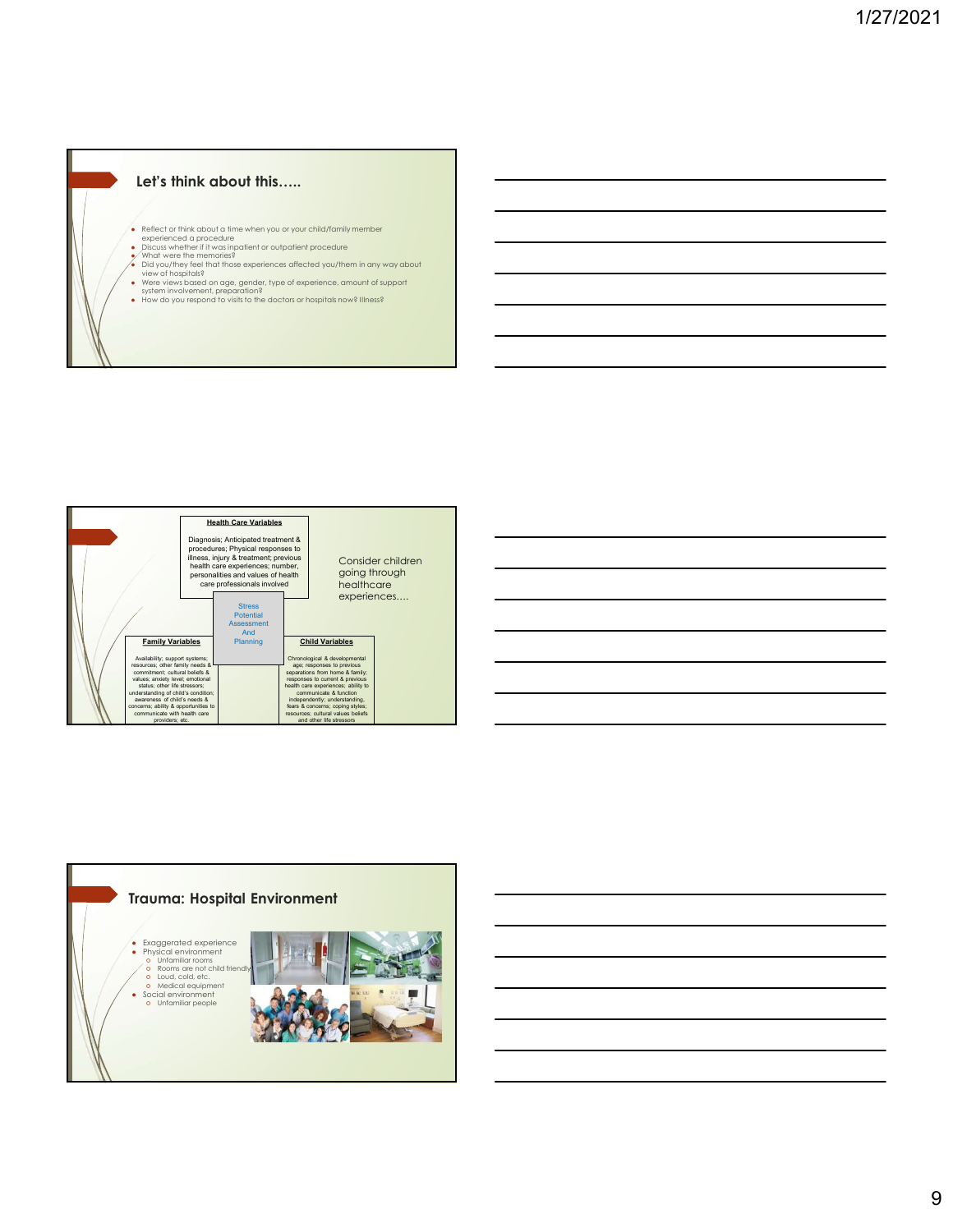

- 
- Sources of stress<br>
 Parents may feel guilty; fear; worry; anger; anxiety<br>
↓ Series of priorities that families use to cope w/<br>
disruption in family routine:<br>● Impact on siblings
- 
- 



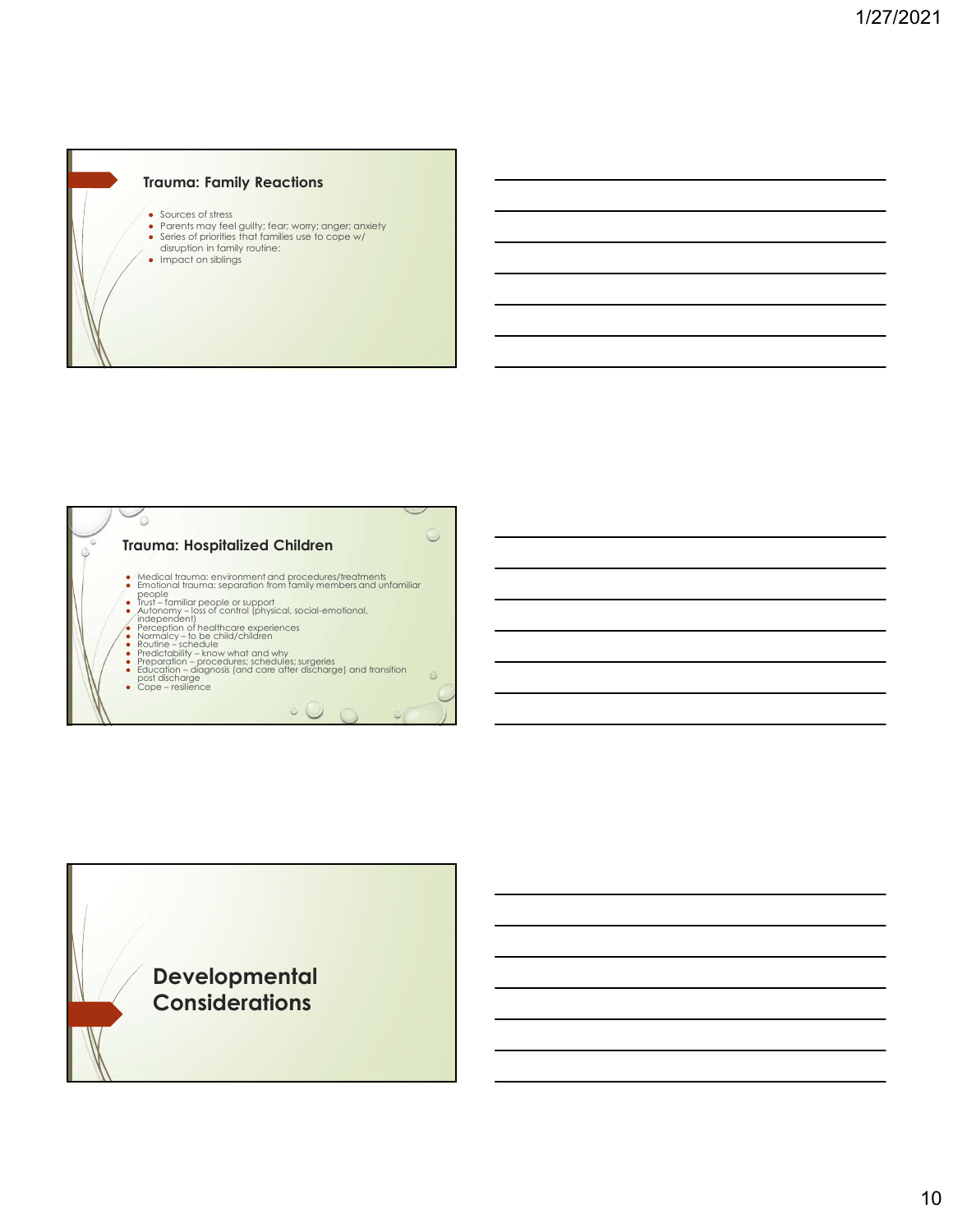#### Developmental Considerations

- 
- Infants<br>● Stimulation; Voice; Comfort holds; Temperament; Your reaction;<br>Trust/Familiar person; Body language; Parents' involvement
- Toddlers  **Toddlers** Toddlers Toddlers  **Toddlers** 
	- holds, Distraction; Your reaction; Prepare; Body language; Repetition;<br>Prep; Give time and allow them to explore; Medical play; Voice;<br>Language; Distraction; Autonomy; Trust/Familiar person;

**velopmental Considerations**<br>
of simulation: vision candrations, temperament; Your receitor;<br>
binding the separation from family and collections of the choices; Comfort<br>
in Fear – separation from family, etc.; Offer choice • Preschoolers<br>
• Preschoolers<br>
• Perfor transition, Play; Repetition, Distraction; Your interaction; Voice;<br>
• Language; Concrete; Fantasy vs. Reality; Truthful; Limitation of people;<br>
• Trust/Familiar person; Invite them



#### Why prepare?

- Provides predictability and sense of control
- Promotes positive procedure outcomes.
- Allows for time to address imagination & misconceptions.
- Provides time for questions.
- Creates an opportunity to build a trusting relationship.
- Opportunity to give some control back to the patient.
- Opens communication with patient, family, and child life specialist.
- Time for information gathering.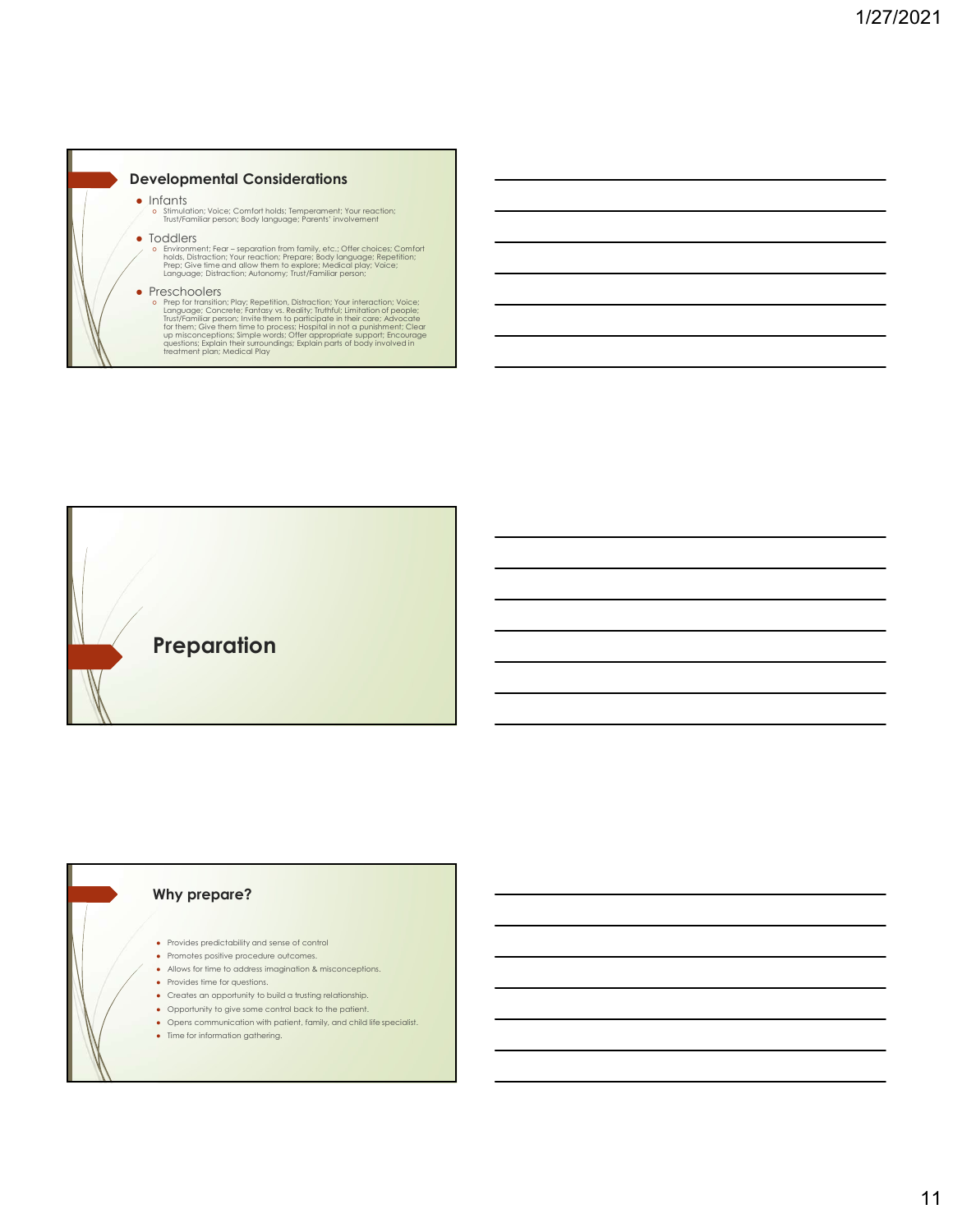# What else to consider.....

- $\bullet$  Communication
- Advocate
- $\bullet$  Adults to be flexible
- Remember Child Development
- Collaboration with familiar person
- Language

#### CASA Advocacy

- 
- 
- 
- 
- Advocate for Child Life Specialist<br>• How can you get a hold of Child Life Specialists?<br>• Children Hospital<br>• o Medical Center<br>• clinics<br>• Inquire whether the young child has been prepared/informed<br>• chavocate to ensure t
	-